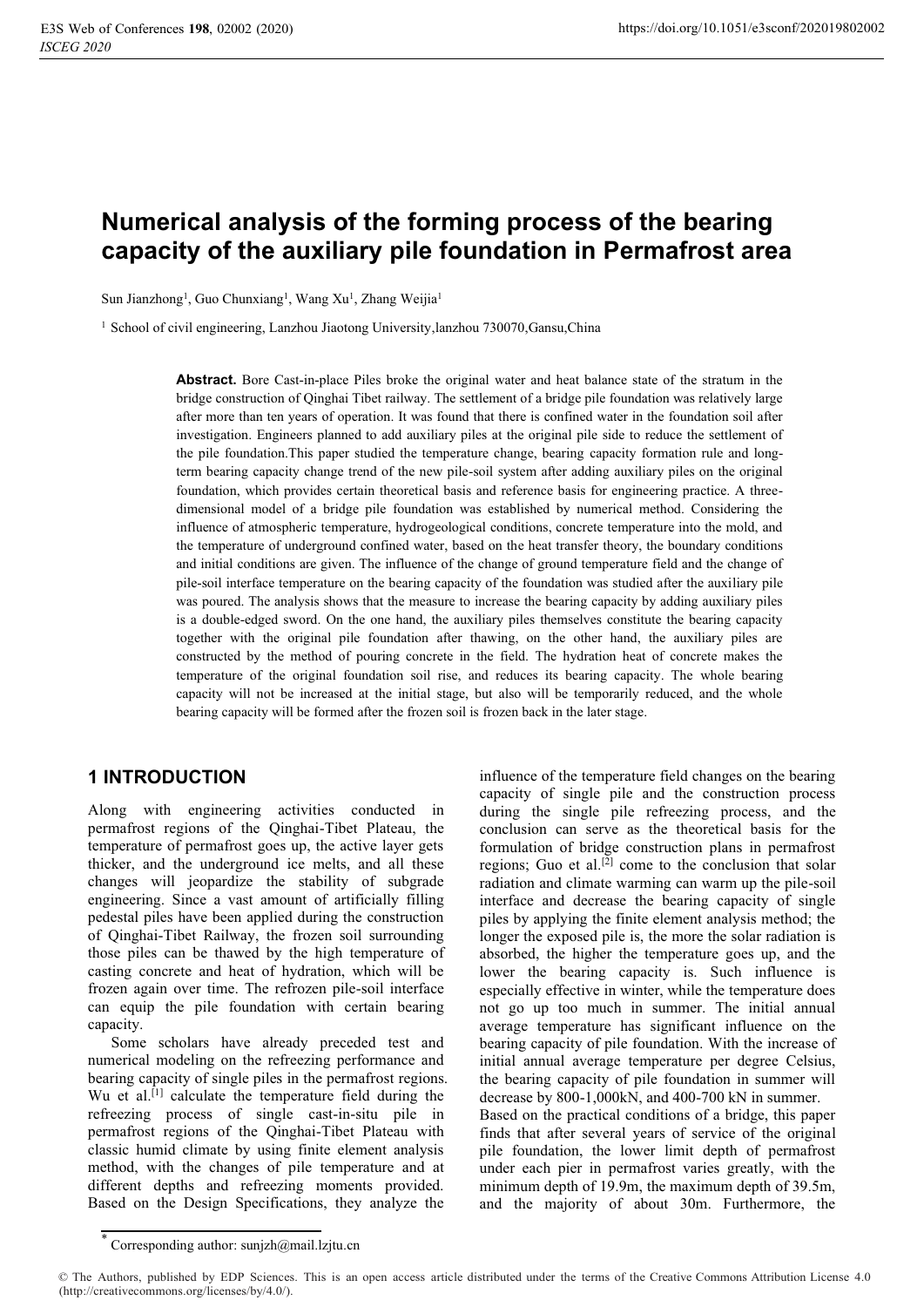confined water is found under the frozen layer of each pier. The permafrost decay rate, along with the huge changes of permafrost environment, decreases, and the safety margin of pile foundation declines to certain degree. In order to ensure the long-term stability of projects, the foundation of No.4-No.8 pier has been consolidated, with 4 pile foundations  $(\phi 1m)$  added at both sides of piers to strengthen the bearing capacity of pile foundation. Auxiliary piles for No.4-No.6 pier are designed to be 40m long, and No.7 and No.8 pier piles are 45m long. The reinforced concrete bearing platform has been adopted, with drill nails and scabbling set at the side of existing bearing platform to link with newly built bearing platform, thus being an integrated foundation and sharing the imposed force. However, there is little in-depth study on the influence of the construction of auxiliary piles and refreezing process on the permafrost temperature field, temperature variation of pile-soil interface of original foundation and its influence on the bearing capacity.

Therefore, this paper, after taking consideration of solar radiation, air convection, temperature of casting concrete and underground confined water, and based on the heat transfer theory, deals with the influence of changes of geothermal field upon the construction of auxiliary piles and temperature changes of pile-soil interface on the bearing capacity of the foundation at the regions of Qinghai -Tibet Plateau with classic humid climate under warm season.

# **2 CALCULATION MODEL AND BOUNDARY CONDITIONS**

#### **2.1 Numerical model and soil sample parameters**

According to the symmetry of the bridge pile foundation, part of it is taken as the numerical simulation model, as shown in Figure 6.2. The underground part of the original pile foundation is 22m long, the exposed part is 2m long, and the auxiliary pile foundation is 40m long. The calculation model is 60m below the ground.

Please refer to Figure 1 for the model calculation range schematic diagram and Figure 2 for finite element model, and Table 1 in the following page for the hydrological and geological data about the pile foundation and thermodynamic parameters.







**Fig. 2.** The numerical analysis mode

### **2.2 Concrete hydration heat of casting auxiliary piles**

When casting auxiliary piles, the concrete hydration heat lasts for a period of time from the moment of heat release to the whole generation of hydration heat, and such duration reflects the heat release rate of the cement, which can be a feature of cement hydration heat. There are two ways to describe the heat release process of cement, namely, exponential and fractional. According to the trial, the exponential expression is closer to the actual conditions, therefore, the exponential mathematical expression is adopted:

$$
Q_t = Q(1 - e^{-mt}) \tag{1}
$$

 $Q_t$  refers to the cement calorific value per unit volume at the age of t, expressed in J•m-3; Q refers to the heat release of final cement hydration heat per unit volume, expressed in J•m-3; m refers to the heat release rate of cement hydration heat. The expression of final cement heat release is

$$
Q = \Delta T_{\text{max}} C_c \tag{2}
$$

Tmaxrefers to the adiabatic temperature rise of concrete ( $°C$ ); C<sub>c</sub> refers to the average specific heat of concrete, expressed in  $J•(kg•°C)<sup>-1</sup>$ .

Heat generation rate of concrete per unit volume  $q_v$  $(W<sub>em-3</sub>)$ :

$$
q_{v} = \frac{dQ_{t}}{dt} = C_{c} \Delta T_{\text{max}} m e^{-mt}
$$
 (3)

The variation of heat release rate of concrete hydration heat along with the pile casting time is shown in Figure 3.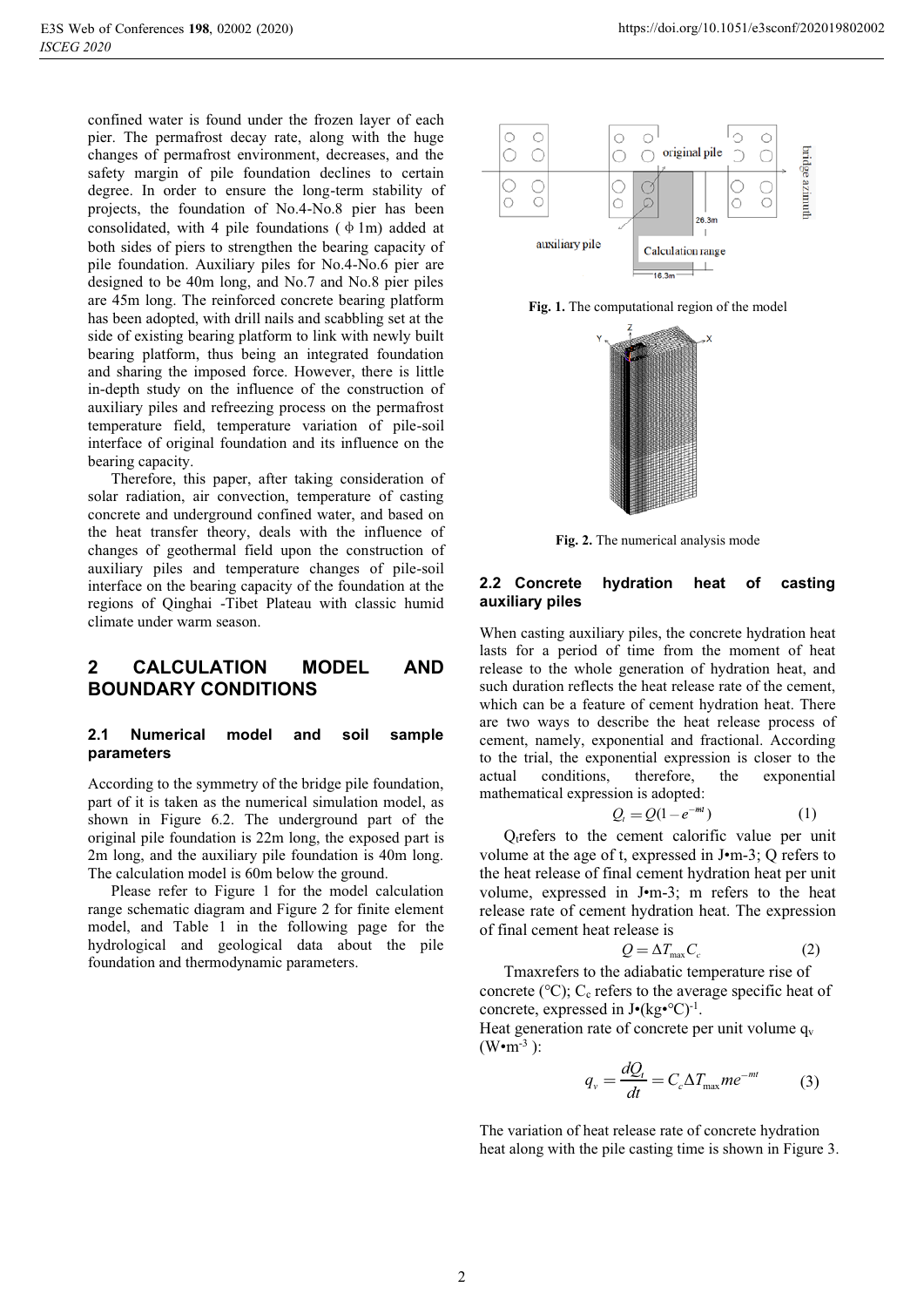| Material                     | Depth<br>(m) | Water<br>Content<br>$\%$ | Dry Density<br>$(kg \cdot m^{-3})$ | $\mathcal{L}_S$<br>$(kJ\bullet m^{-3}\bullet^{\circ}C)$ | $\mathcal{L}_L$<br>$(kJ\bullet m^{-3}\bullet^{\circ}C)$ | $C_{s}$<br>$(kJ\bullet m^{-3}\bullet\circ C)$ | ${\cal C}_L$<br>$(kJ\bullet m^{-3}\bullet^{\circ}C)$ | $C_{fu}$<br>$(kJ\bullet m^{-3}\bullet^{\circ}C)$ |
|------------------------------|--------------|--------------------------|------------------------------------|---------------------------------------------------------|---------------------------------------------------------|-----------------------------------------------|------------------------------------------------------|--------------------------------------------------|
| Loam                         | $0 - 1.5$    | 40.0                     | 1200                               | 4059                                                    | 5690                                                    | 2830                                          | 2230                                                 | 62254                                            |
| Peat-contained<br>loam       | $1.5 - 3.5$  | 60.0                     | 900                                | 2050                                                    | 3054                                                    | 2480                                          | 1980                                                 | 78125                                            |
| Aggregate-<br>contained loam | $3.5 - 8.0$  | 24.5                     | 1500                               | 5105                                                    | 5648                                                    | 2480                                          | 1871                                                 | 38258                                            |
| Differentiated bed<br>rock   | >8           | 4.0                      | 1500                               | 9720                                                    | 9720                                                    | 2290                                          | 2290                                                 | 39865                                            |
| Reinforced<br>concrete       |              |                          | 2500                               | 6264                                                    | 6264                                                    | 2300                                          | 2300                                                 |                                                  |

**Tab. 1.** Hydrogeological condition and thermal physical parameters of pile foundation



**Fig. 3.** Curve of concrete heat release rate VS. time

#### **2.3 Solar radiation and air convection**

The concrete surface exposed to the atmosphere can absorb solar radiation heat, transfer heat by natural convection, and absorb diffuse radiation from the ground and other structures. Upon ignoring the diffuse radiation, the heat conduction equation of the concrete structure exposed to the air is as follows:

$$
\lambda_{\rm c} \left[ \frac{\partial T}{\partial n} \right] = h(T_{\rm c} - T_a) + \alpha S \tag{4}
$$

Wherein:  $\lambda \left( W(m \cdot \mathcal{C})^{-1} \right)$  refers to the heat conductivity coefficient of concrete;  $h$   $(W \cdot m^{-2} \cdot C^{-1})$  refers to the heat exchange coefficient in convection and radiation; ˄℃˅refers to the temperature on the surface of concrete;  $n(^{\circ}C \cdot m^{-1})$  refers to the temperature gradient direction;  $T_{\alpha}$  (°C) refers to the temperature of air close concrete;  $\alpha$  refers to the solar radiation absorbility factor of the concrete structure surface;  $S(W \, m^{-20})$  refers to the solar radiation intensity.

Since the upper and lower surfaces of the bearing platform are not directly exposed to the sunlight, the solar radiation heat of upper and lower surfaces of the bearing platform is deemed as zero; assume the solar radiation heat of side face of the bearing capacity and side face of the exposed pile foundation as the average solar radiation heat, with the solar radiation intensity can be calculated according to

$$
S = 186.4 + 66.88 \sin(\frac{2\pi}{8760} + \theta)
$$
 (5)

Wherein,  $S(W.m^{-2})$  refers to the annual solar radiation intensity, t(h) refers to the time.

The heat between surface of bearing platform and exposed piles will be transferred into the air via air convection. Considering the factors that can result in climate warming, the air temperature can be calculated via the sinusoidal function with the annual average temperature  $(-4.0 \degree C)$ :

$$
T_{\rm a} = 3.4 + 12.2 \sin(\frac{2\pi}{8760} + \theta) + At \tag{6}
$$

Wherein, A=4.63  $\times$  10-6 °C/h, corresponding to the increase of temperature  $(2^{\circ}C)$  in the future 50 years. t(h) refers to the time. The solar radiation absorbility factor of the concrete structure surface  $(\alpha)$ is set to be  $0.42^{[8-9]}$ , and considering the heavy wind in the plateau, the average heat exchange coefficient on the surface of concrete  $h=4.74$  W.m-2. °C.

#### **2.4 Initial conditions and boundary conditions**

Initial conditions:

$$
T(x, y, z, t)|_{t=0} = T_1
$$
 (7)

T1 refers to the initial ground temperature when casting auxiliary piles. Set the ground temperature under 5 years of effect of  $0.6\degree$ C confined water at 20.0m under the ground as the initial ground temperature, and the temperature of casting concrete of auxiliary piles is  $5^{\circ}$ C.

Since this bridge is located at the band side of a river valley, and there is no effective measure to handle the underground water, the influence of underground confined water on the ground temperature will continue to exist even upon the completion of auxiliary piles. The boundary conditions are as below: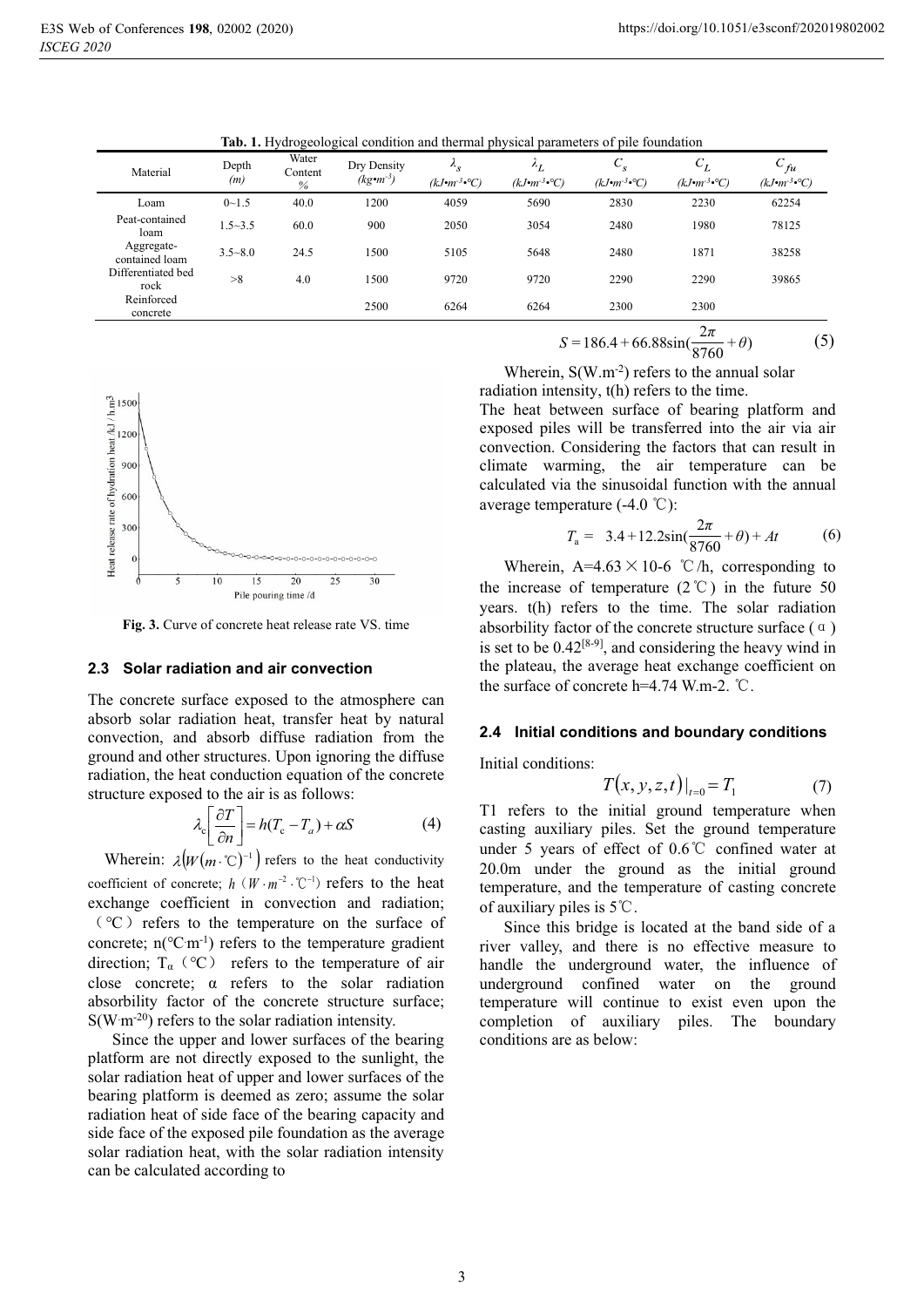$$
\frac{\partial T}{\partial y} = 0 \qquad (x = 0m, 26.3m)
$$
  

$$
\frac{\partial T}{\partial x} = 0 \qquad (y = 0m, 16.3m)
$$
  

$$
\frac{\partial T}{\partial z}\Big|_{z=-60m} = 0.028^{\circ}\text{C}
$$
  

$$
T(x, y, z, t)\Big|_{z=-0.5} = -1.5 + 12.2 \sin(\frac{2\pi}{8760}t + \theta) + At
$$
  

$$
T(x, y, z, t)\Big|_{z=-0.5} = 5^{\circ}\text{C}
$$
 (8)

Wherein, T<sub>2</sub>refers to the measured temperature of the confined water under the frozen layer  $(0.6^{\circ}\text{C})$ . In the actual project, heat bars are set around the pile foundation. Since after the construction of the cast-inplace piles, the soil temperature around the pile will inevitably go up, it is difficult to judge whether the heat bars work or not. Therefore, the cooling effect of the heat bars is not considered into the calculation

process, and then the bearing capacity in the

#### **2.5 Pile-frozen soil heat conduction**

calculation results will be calculated later.

Heat conduction equilibrium equation of frozen soil surrounding piles is as below:

$$
\rho c \frac{dT}{dt} = \frac{d}{dx} (\lambda \frac{dT}{dx}) + \frac{d}{dy} (\lambda \frac{dT}{dy}) + \rho L \frac{df_s}{dt}
$$
(9)

Wherein, ρ refers to the density of frozen soil (3kg/m<sup>3</sup>); c refers to the specific heat (J (kg/ $\rm ^{\circ}C$ )); L refers to the latent heat of phase change of water,  $L =$ 334 kJ/kg; x, y and z respectively are the rectangular coordinates;  $f_s$  refers to the solid fraction, with the increase (or decrease) of solid fraction  $(f_s)$  in direct proportion to the release (or absorption) of latent heat of phase change. Therefore:

$$
f_s = (T_L - T)/(T_L - T_S)
$$
 (10)

Wherein,  $T_L$  and  $T_S$  respectively refer to thawing temperature and freezing temperature( $°C$ ); T<sub>d</sub> refers to the temperature of node within the phase-change area (℃); λ in the phase-change area can be interpolated according to the corresponding temperature value (T), with the thermophysical parameters of pile foundation and frozen soil abstracted from study of Wu Yaping et at.[6]

### **3 Numerical Results**

**3.1. Geothermal field of pile-soil system after casting auxiliary piles** 



**Fig. 4.** Temperature field of pile-soil system after 2 months



**Fig. 5.** Temperature field of pile-soil system after 4 months







**Fig. 7.** Temperature field of pile-soil system after 12 months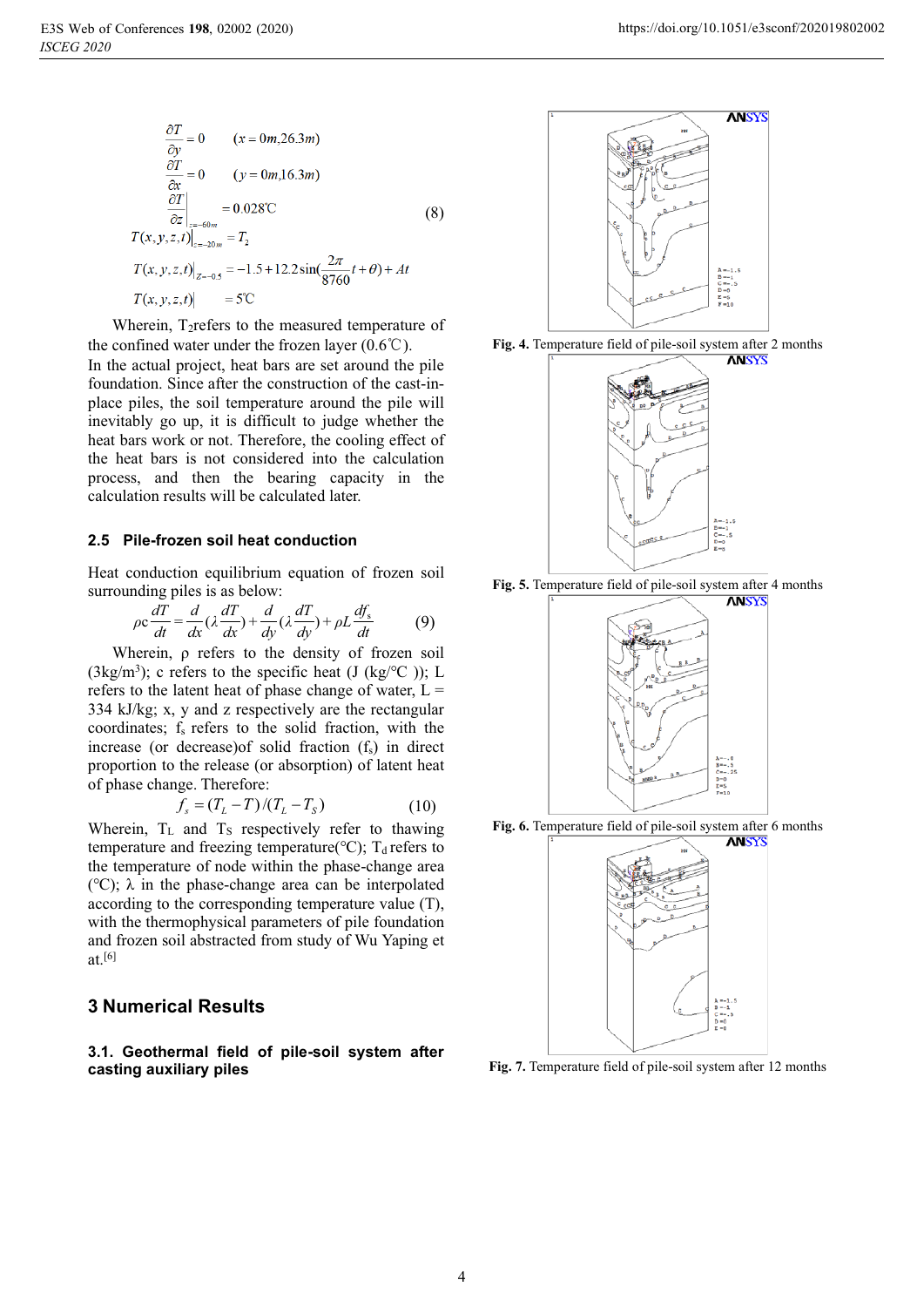

**Fig. 8.** Temperature field of pile-soil system after 5 years

As shown in Figure 4, the ground temperature surrounding the piles, 2 months after pile casting, under the influence of the initial temperature of the concrete used for the casting auxiliary piles and of the cement hydration heat, goes up; meanwhile the frozen soil between the two adjacent auxiliary piles thaws, and form the "melting zone". As shown in Figure 5, 4 months after pile casting, the "melting zone shrinks". As seen in Figure 6, the ground temperature around the auxiliary piles is significantly higher than that at a distance. Furthermore, due to the influence of groundwater(0.6  $\degree$ C), there is still a melting layer at the depth of around 20.0m underground, and the "melting layer" around the auxiliary piles is thicker. One year after pile casting, the influence of concrete hydration heat and of temperature of casting concrete on the ground temperature still remains. As shown in Figure 7, the temperature isoline is still a curve at the depth of 20.0m underground, with the ground temperature close the piles still being slightly higher than the ground temperature at a distance. In the fifth year (Figure 8), the temperature isoline at deeper underground places becomes flat, which means the ground temperature around the piles is the same as the ground temperature at a distance. At this time, we can assume that the influence of cement hydration heat and of initial temperature on the ground temperature brought by the pile casting has been absorbed and diffused by the surrounding frozen soil.

#### **3.2 Pile-soil interface temperature**

*3.2.1 Pile-soil interface temperature of auxiliary piles*



**Fig. 9.** Initial temperature change of pile-soil interface

As shown in Figure 9, from the 1st day to the 4th day of pile casting, the heat release of hydration heat is at a fast speed, and the heat failing to be released will warm up the auxiliary piles. As a result, the temperature of auxiliary piles goes up gradually, and reaches the peak value at the 4th day. Later, the release of cement hydration heat slows down, and along with the diffuse of heat into the surrounding foundation soil, the temperature of auxiliary piles gradually declines. On the 30th day of pile casting, the pile-soil interface temperature of the auxiliary piles is still higher than 0℃, namely, the auxiliary piles have not been refrozen 30 days after pile casting. In the early stage of pile casting, there is a 0.6℃ flowing groundwater at the depth of about 20.0m underground, at which time the groundwater temperature is lower than the auxiliary pile temperature, and the flowing water can take away the cement hydration heat. As a result, the pile body temperature at the depth of 20.0m underground is lower than that at other depths. On the 60th day of the casting of auxiliary piles, the temperature of the auxiliary piles at the depth of 20.0m underground is still 0.6℃ due to the effect of groundwater, and the heat of the auxiliary piles at other depths is transferred to the foundation soil surrounding the piles. As a result, the ground temperature is lower than 0.6℃, but the soil is still not refrozen, namely, the temperature is higher than 0℃.



**Fig. 10.** Temperature change of pile-soil interface in the first year As shown in Figure 10, in the  $4<sup>th</sup>$  month, the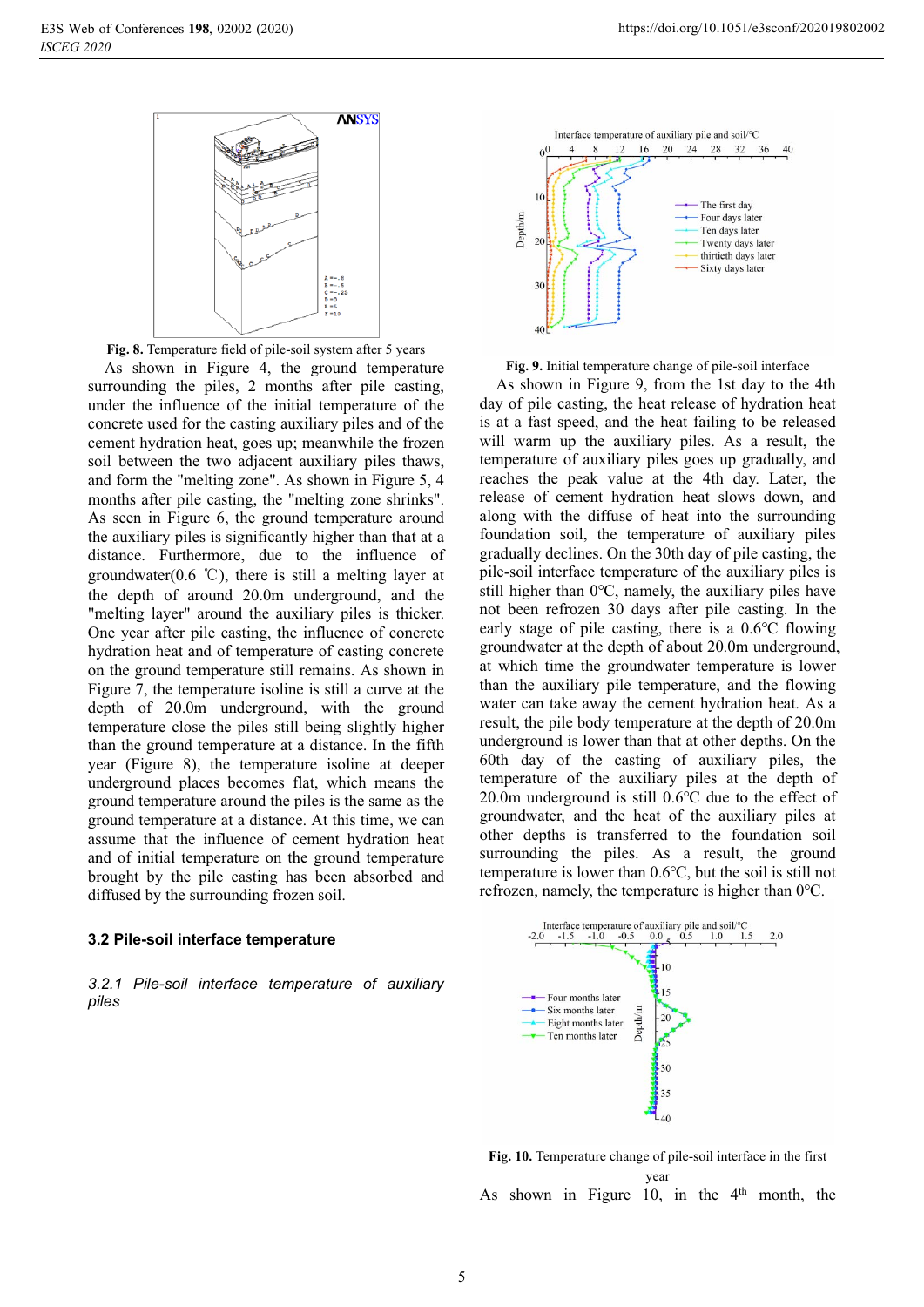temperature of cast-in-place piles at the depth of 15- 25m underground is higher than 0℃ due to the influence of groundwater at 0.6℃, and the pile-soil interface temperature at other depths starts to be slightly lower than 0℃, namely, the cast-in-place piles begin to freeze gradually in the 4<sup>th</sup> month.







**Fig. 12.** Temperature change of pile soil interface in winter

As shown in Figure 11 and Figure 12, the pile-soil interface temperature at the depth of 2-15m underground in the first year of pile casting is higher than that in the second year, and the pile-soil interface temperature from the 2nd year to the 5th year does not vary significantly, namely, the temperature of the pile body, affected by the initial temperature of casting concrete and hydration heat in the first year after the construction of cast-in-place piles, is relatively higher and not stable.



**Fig. 13.** Temperature change of pile-soil interface in initial stage

As shown in Figure 13, the initial temperature of

casting concrete into auxiliary piles is 5℃, and the average temperature of pile body on the 1st day of pile casting, due to the influence of cement hydration heat, goes up to 7.5℃, then 10.3℃ on the 2nd day, 11.8℃ on the 3rd day, 12.4℃ (the maximum value) on the  $4<sup>th</sup>$  day, and slightly goes down to 12.3 °C on the 5<sup>th</sup> day, then 11.9℃ on the 6<sup>th</sup> day. Later, since the cement hydration heat gradually transfers into the foundation soil surrounding the piles, the average temperature of pile body continues to go down, and become 0.04°C on the 60<sup>th</sup> day.

# *3.2.2 Pile-soil interface temperature of original piles*

Since the original pile is only 2m away from the auxiliary piles, cast-in-place auxiliary piles will warm up the soil around piles, which will serve as the medium and transfer the heat of the auxiliary piles to the original pile foundation. As a result, the temperature of the pile-soil interface of the original pile foundation goes up, and its bearing capacity goes down.



**Fig. 14.** Initial temperature change of pile-soil interface



**Fig. 15.** Temperature change of pile soil interface in summer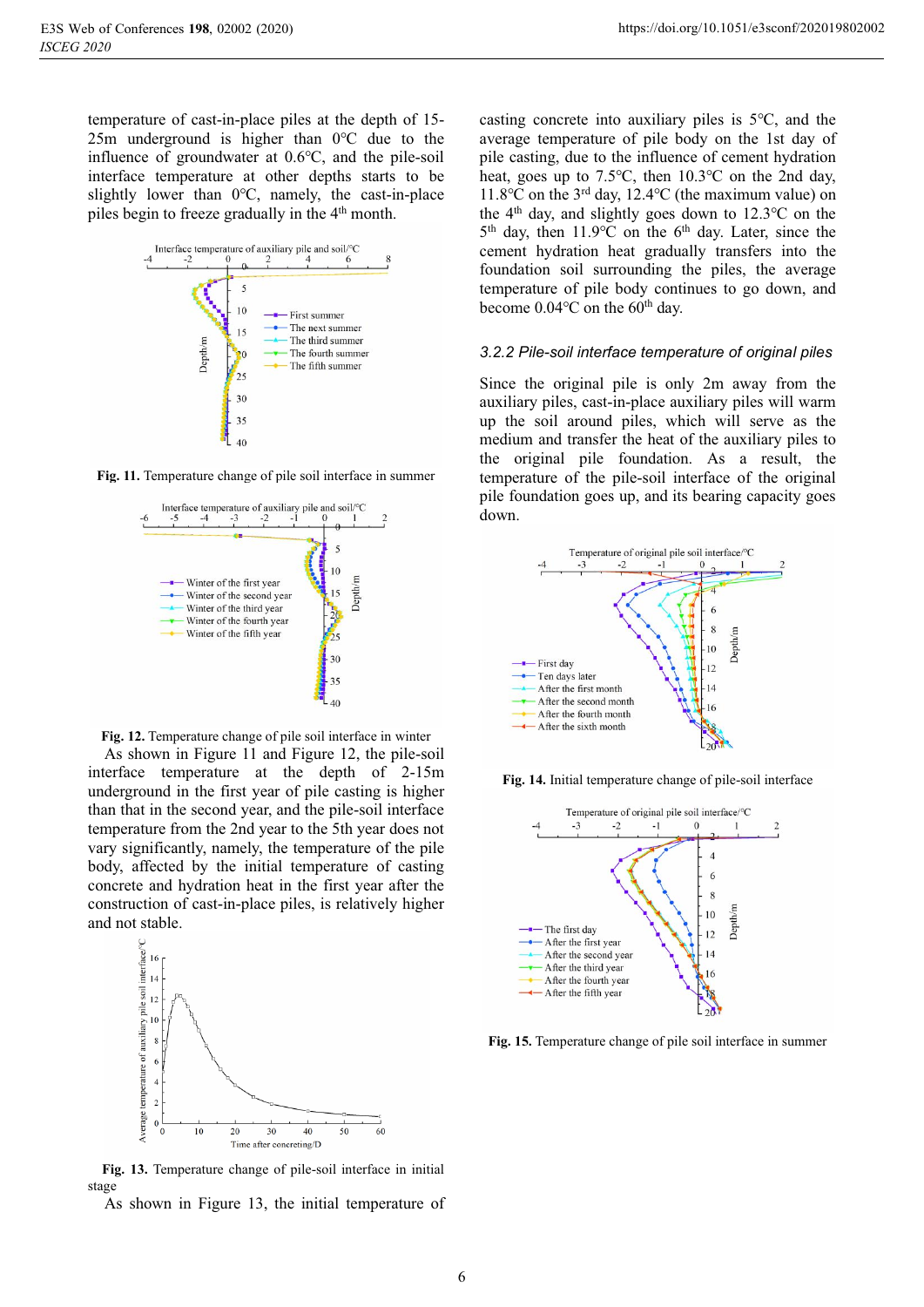

**Fig. 16.** Temperature change of pile soil interface in winter

As shown in Figure 14, the thermal disturbance imposed on the foundation soil under the pier due to hydration heat and the temperature of casting concrete upon casting auxiliary piles, will significantly warm up the original pile foundation. Since the 10<sup>th</sup> day of cast-in-place auxiliary piles, the temperature on the surface of original pile foundation will explicitly go up, and then reach the highest temperature by the  $6<sup>th</sup>$ month.

According to Figure 15 and Figure 16, the thermal disturbance imposed on the foundation soil under the pier due to hydration heat and the temperature of casting concrete upon casting auxiliary piles, will significantly warm up the original pile foundation, and thus disturbance will last for a long time. Even at the 5th year after completing the construction of castin-place auxiliary piles, the temperature of original pile foundation still goes up, and has not went down to the temperature before being disturbed. In this way, the heat caused by casting auxiliary piles does not completely dissipate, and its influence on the ground temperature under the pier can be enduring.

Place the figure as close as possible after the point where it is first referenced in the text. If there is a large number of figures and tables it might be necessary to place some before their text citation. If a figure or table is too large to fit into one column, it can be centred across both columns at the top or the bottom of the page.

# **4 Foundation Bearing Capacity Analysis**

The original pile of the railway bridge is 22m long and 1.25m in diameter, while the auxiliary pile is 38.6m long and 1m in diameter. The increase of pile-soil interface temperature will undercut the tangential freezing strength between piles and soil around piles, and the increase of foundation soil temperature at the bottom of piles even can melt the foundation soil, and jeopardize the allowable bearing stress of foundation soil at the bottom of piles. As a result, the increase of pile-soil interface temperature will directly lead to the decrease of bearing capacity of pile foundation. When calculating the bearing capacity of pile foundation, it should be notified that when the temperature of the foundation soil

at the bottom of piles is higher than  $0^{\circ}$ C, the foundation soil at the bottom of piles is deemed as failing to provide sufficient bearing capacity.





As shown in Figure 17, when casting auxiliary piles, the bearing capacity of the original piles decreased at the initial stage of casting along with the increase of pile-soil interface temperature under the influence of cement hydration heat, and two months later, the bearing capacity decreased significantly from the original 5,786.0 kN to 2,829.2 kN. At the early stage of casting the auxiliary piles, the strength of concrete is not up to the requirement due to its concrete age is not old enough, so it does not have the bearing capacity. One month later, the pile-soil interface temperature of auxiliary piles is slightly higher than  $0^{\circ}$ C, and its bearing capacity can be calculated in the form of friction piles, with the bearing capacity being 4,474.5 kN. Later, the frozen soil around piles will get refrozen, with the pile-soil interface temperature being lower than  $0^{\circ}$ . At this moment, the bearing capacity will gradually increase along with the refreezing of pile-soil interface temperature. Six months after casting, it comes to winter (cold season), its bearing capacity is up to 6,741.4 kN. One year after casting, it comes to summer(warm season), the pile-soil interface temperature at the place near the surface, under the effect of external air temperature, will go up, and the bearing capacity in summer (warm season) decreases accordingly.

The initial bearing capacity of original piles in summer (warm season) is 5,786.0 kN. As shown in Figure 17, 1 year after casting auxiliary piles, it comes to summer (warm season), the bearing capacity of original piles is 3,593.7 kN, namely, the decreased bearing capacity caused by increasing pile-soil interface temperature under the effect of cement hydration heat has not restored to that before being disturbed 1 year later; 3 years after casting auxiliary piles, the bearing capacity of original piles slightly increases to 4,472.0 kN, but still fails to restore to that before being disturbed. In the following two years, after taking into consideration of factors of climate warming, the bearing capacity of original piles declines slightly. The bearing capacity of the auxiliary piles 1 year after casting (summer/warm season) is 5,584.6kN, and in the following two years, the bearing capacity of the auxiliary piles gradually increases with the refreezing of the auxiliary piles, and reaches the highest in the 3rd year. In the following two years, after taking into consideration of factors of climate warming, the bearing capacity of original piles